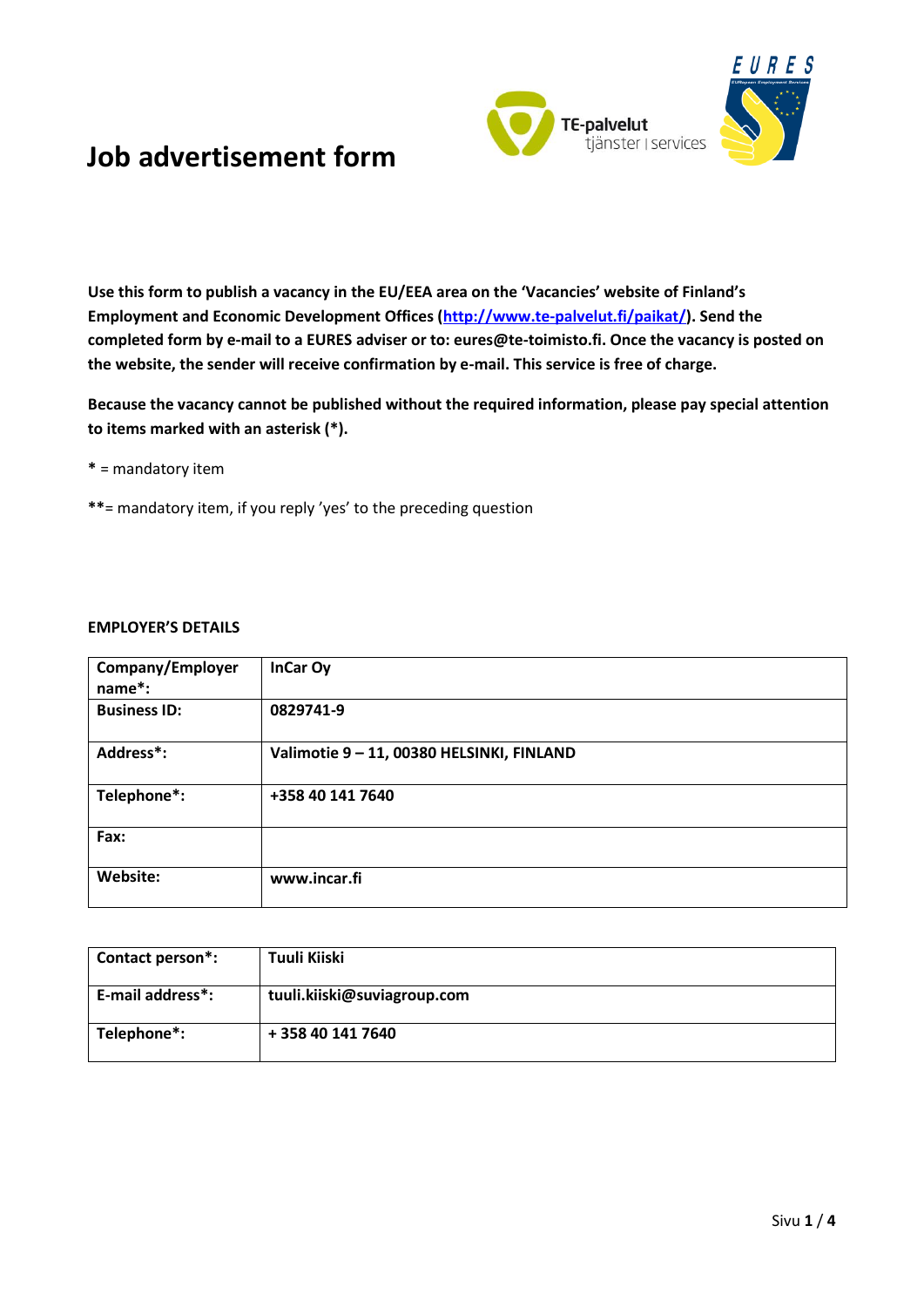



| Company's line of<br>business/Description<br>of employer*: | Our story full of life begins with Finnish family-owned business back in 1991<br>and a passion for car damage repairs, car painting and car glass service with<br>uncompromising professionalism.                                                                                                                                                                                                                            |
|------------------------------------------------------------|------------------------------------------------------------------------------------------------------------------------------------------------------------------------------------------------------------------------------------------------------------------------------------------------------------------------------------------------------------------------------------------------------------------------------|
|                                                            | Today InCar is Finland's leading chain of damage repair-workshops and a<br>forerunner in industry development. We employ 370 professionals of the<br>automotive field and our locations repair more than 50 000 vehicles annually.<br>We have more than 40 locations across Finland and offer interesting working<br>possibilities nationwide.                                                                               |
|                                                            | Our skilled and committed employees are the heart of our success, who come<br>from different cultures and backgrounds. That makes our work community<br>unique and rich. We appreciate teamwork, open communication, courage and<br>entrepreneurial state of mind. We value high our employees. Their health,<br>work safety, continuous development and job wellbeing is our priority<br>number one. Welcome to our family! |
|                                                            | We are part of Suvia Group, which is the leading provider of vehicle accident<br>inspections and damage repairs in Finland.                                                                                                                                                                                                                                                                                                  |

### **DETAILS AND DESCRIPTION OF THE POSITION**

| Eures portal ref.no:                                                                                                                         | MDA2OWEyYTAtMDYwMy00YTZlLTg1NGItMzlhNzNmMDU0MzFjIDgx                                        |
|----------------------------------------------------------------------------------------------------------------------------------------------|---------------------------------------------------------------------------------------------|
| Job title*:                                                                                                                                  | Car body mechanic                                                                           |
| Work experience (none $-1$ y, 1<br>$-5$ yrs, more than 5 yrs):                                                                               | minimum 5 years of experience from similar tasks                                            |
| Number of employees to be<br>recruited*:                                                                                                     | 10                                                                                          |
| Initial date of employment<br>(date or text)*:                                                                                               | As soon as possible. However initial date of employment can be<br>negotiated with employer. |
| <b>Duration of employment (less</b><br>than 11 days, 11 days $-1$ mth,<br>$1 - 3$ mths, $3 - 6$ mths, $6 - 12$<br>mths, more than 12 mths)*: | Permanent job. More than 12 months.                                                         |
| Working time (full-time/shift<br>work/part-time/night<br>work/weekend work) and<br>number of hours <sup>*</sup> :                            | Full time work, approximately 7,5 hours per day and 37,5 hours per<br>week                  |

| Salary: | (gross or net)<br>(hour/mth/year) | At the beginning the salary will be fixed salary, 3000 eur/month. |
|---------|-----------------------------------|-------------------------------------------------------------------|
|         |                                   |                                                                   |

| Type of employment contract   | Paid work |
|-------------------------------|-----------|
| (paid work, commission-based, |           |
| entrepreneur)*:               |           |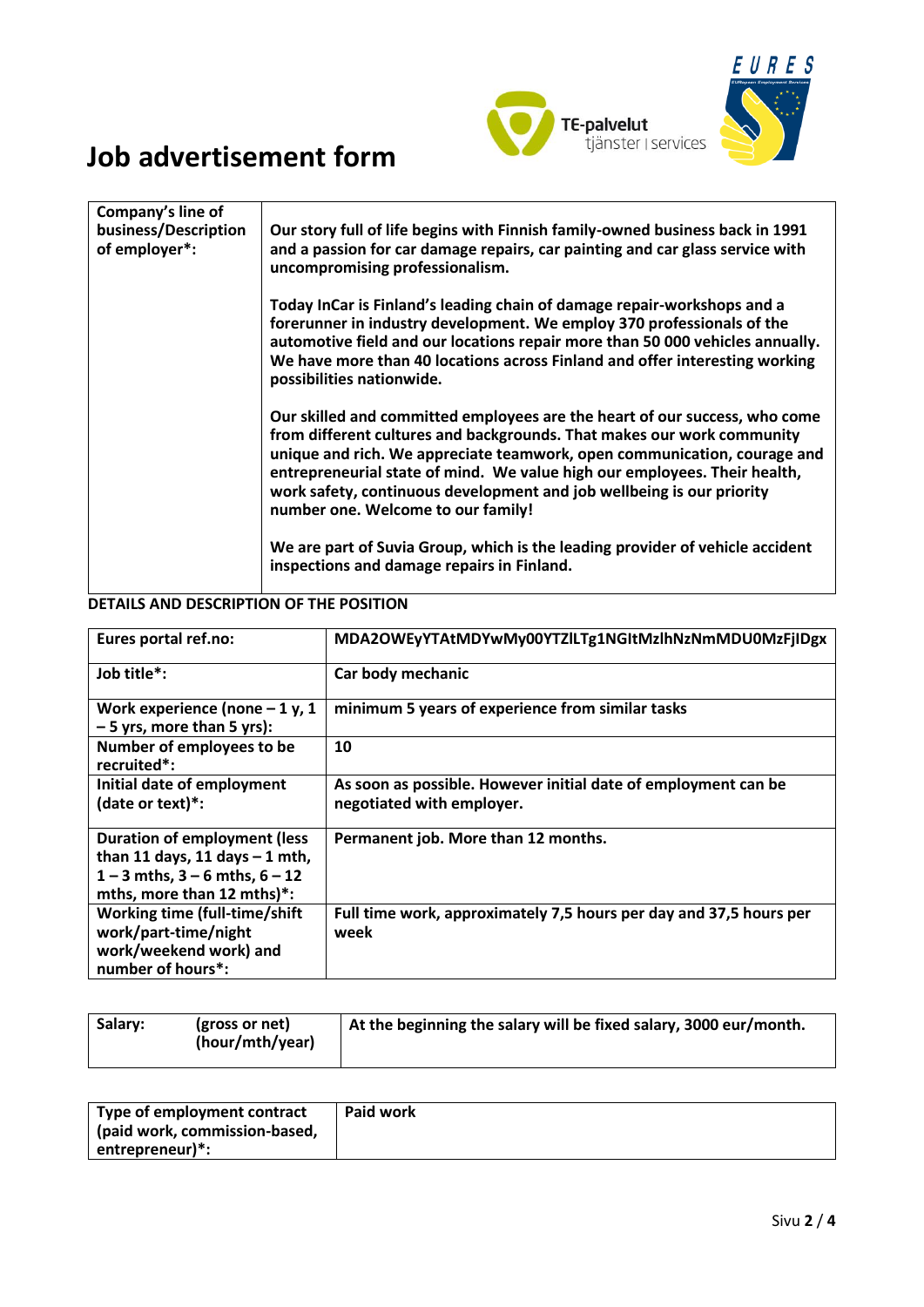

| If salary is commission-based, |  |
|--------------------------------|--|
| specify basic salary**         |  |

| Temporary work agency<br>$(yes/no)*:$ | <b>No</b> |
|---------------------------------------|-----------|
| <b>Client company**:</b>              |           |

| Private recruitment agency<br>(yes/no)*: | No |
|------------------------------------------|----|
| Client company**:                        |    |

#### **Job description (enter the actual advertisement text here, the text must not contain special characters or formatting)\*:**

#### **About the job**

We offer you interesting and permanent job, where you can apply your professionalism and craftsmanship with the latest methods, tools and versatile repair works in the field and damaged vehicles. The various tasks include repair works caused by accidents, major and demanding rebuilds following a serious crash and smaller dents to cars, vans and light trucks. We repair all brands and models in our repair jobs and about 50 000 vehicles annually.

#### **What we can offer to you**

We offer you competitive fixed monthly salary, benefits and free occupational health care. We also compensate your flight cost when arriving to Finland and help you to arrange accommodation and settle down. We also support you with all needed licenses and registrations that you need when you work in Finland. Your job wellbeing, continuous development and occupational safety are our top priorities. We also offer you multiple possibilities to study for free in our InCar Academy where you can study e.g. degree programs of the industry. In addition, our supportive and skillful team will provide you high quality onboarding and make sure that you get the strong start with your work.

#### **About you**

We wish that your work reflects professional pride and craftsmanship. You already have minimum of 5 years of experience from similar tasks. We also require the following skills:

- ability to repair damaged parts and areas by using various range of repair techniques. We highly prefer repairing damaged parts instead of replacing them whenever possible. This requires high quality of craftmanship from our employees.
- ability to replace damaged parts e.g fenders or doors when needed
- skills to dismantle and reassemble the parts
- ability to use hydraulic tools and presses to realign damaged parts
- skills to repair dents and scratches using hand tools, grinders and sanders, and repair materials, such as body fillers
- ability to perform high quality plastic repairs and aluminium straightening
- valid driving license
- ability to communicate in occupational English
- occupational health enabling work tasks

We also appreciate if you have experience from electric vehicles and valid SFS6002 permit, but if not, we will arrange it for you.